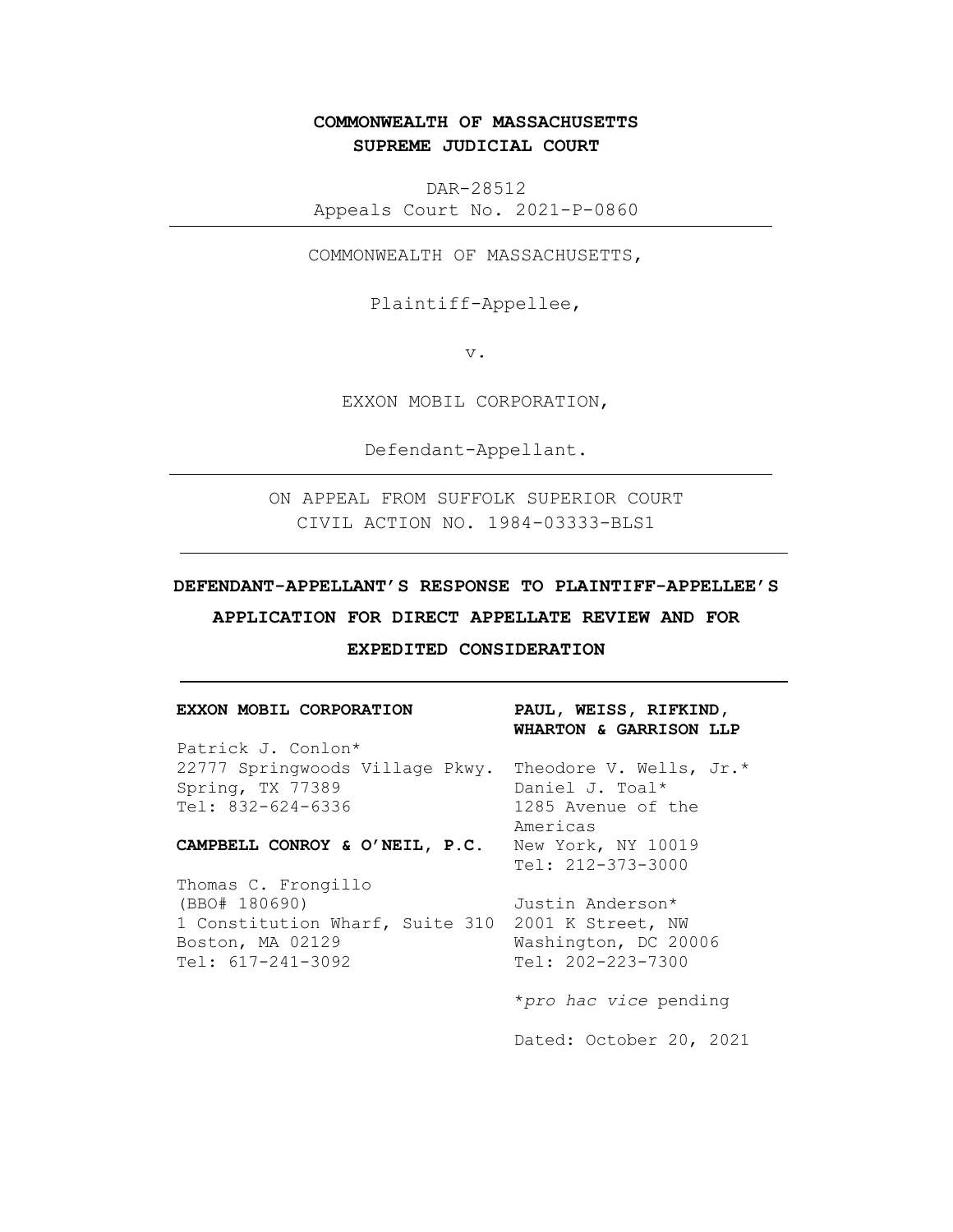## **TABLE OF CONTENTS**

## Page

| I.<br>ExxonMobil's Appeal Challenges the Misapplication                                                    |
|------------------------------------------------------------------------------------------------------------|
| The Issue of Immunity Was Not Decided<br>$A$ .<br>Below, and ExxonMobil Does Not Raise It On               |
| This Appeal Challenges the Trial Court's<br><b>B</b> .<br>Misapplication of Anti-SLAPP Precedent 6         |
| II.<br>The Attorney General Has Not Shown that the Public<br>Interest Requires Direct Appellate Review.  8 |
| The Attorney General's Accusations of Delay<br>Α.<br>and Obstruction Are Baseless 8                        |
| The Alleged Effects of Climate Change Do<br><b>B</b> .<br>Not Justify Direct and Expedited Review 9        |
|                                                                                                            |
| CERTIFICATE OF COMPLIANCE 12                                                                               |
| CERTIFICATE OF SERVICE 13                                                                                  |
|                                                                                                            |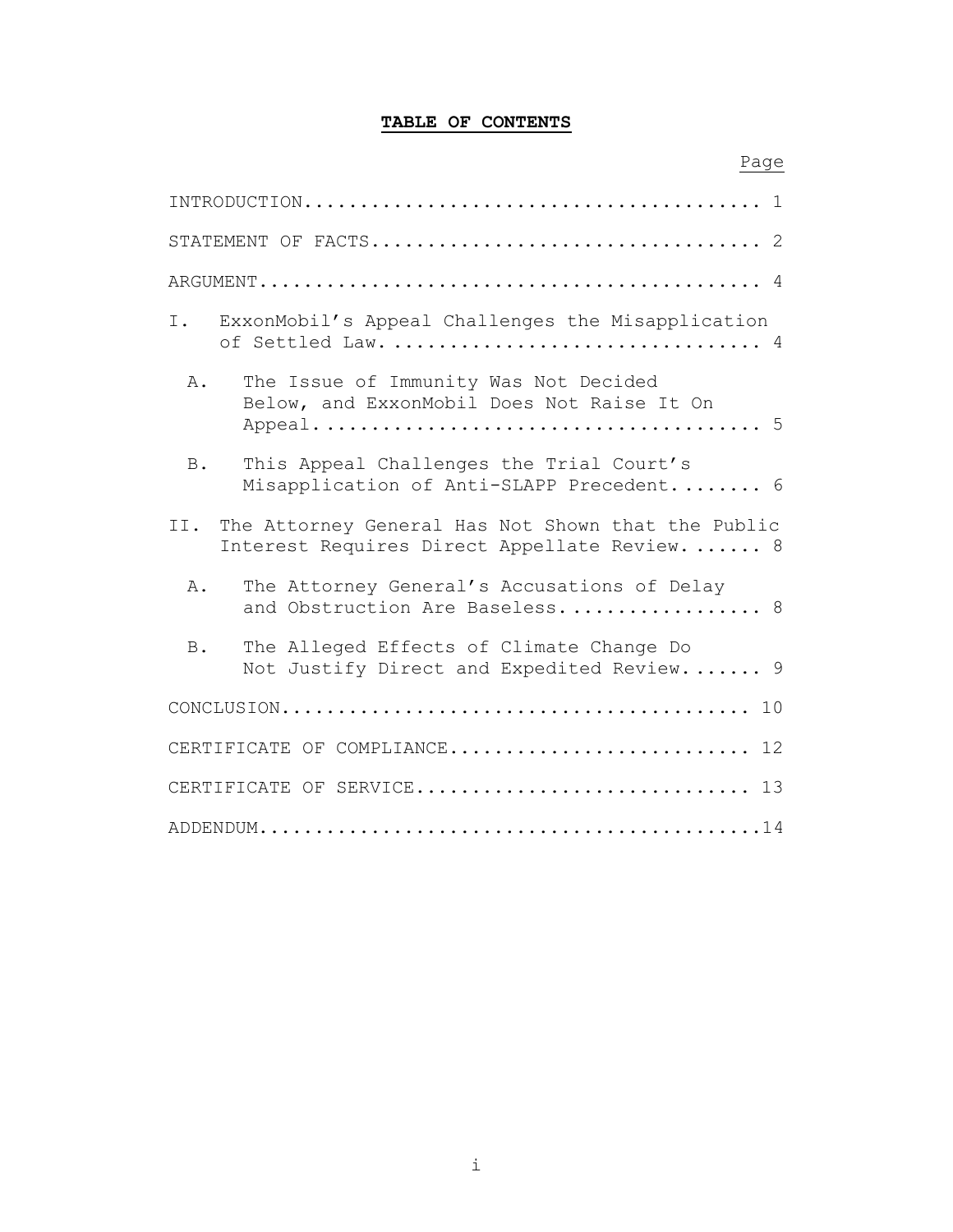## **TABLE OF AUTHORITIES**

### **Page(s)**

### **Cases**

Mass. G.L. c. 231, § 59H.........................[.4,](#page-7-2) [6,](#page-9-4) [7](#page-10-2)

Tex. Civ. Prac. & Rem. Code § 27.010(1)..............[.6](#page-9-5)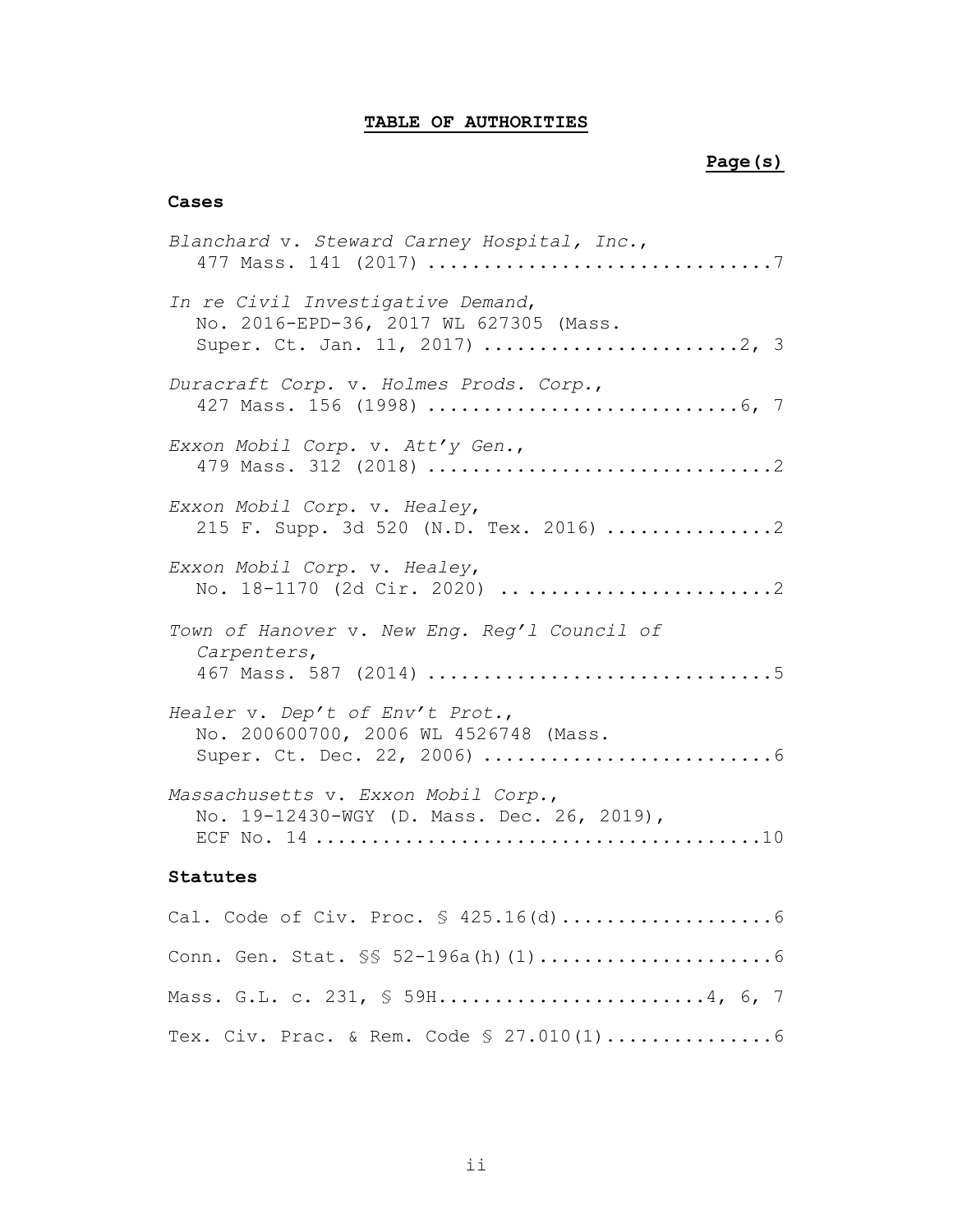## **Other Authorities**

Mass. R. App. P. 11............................[.3,](#page-6-1) [4,](#page-7-3) [8](#page-11-2)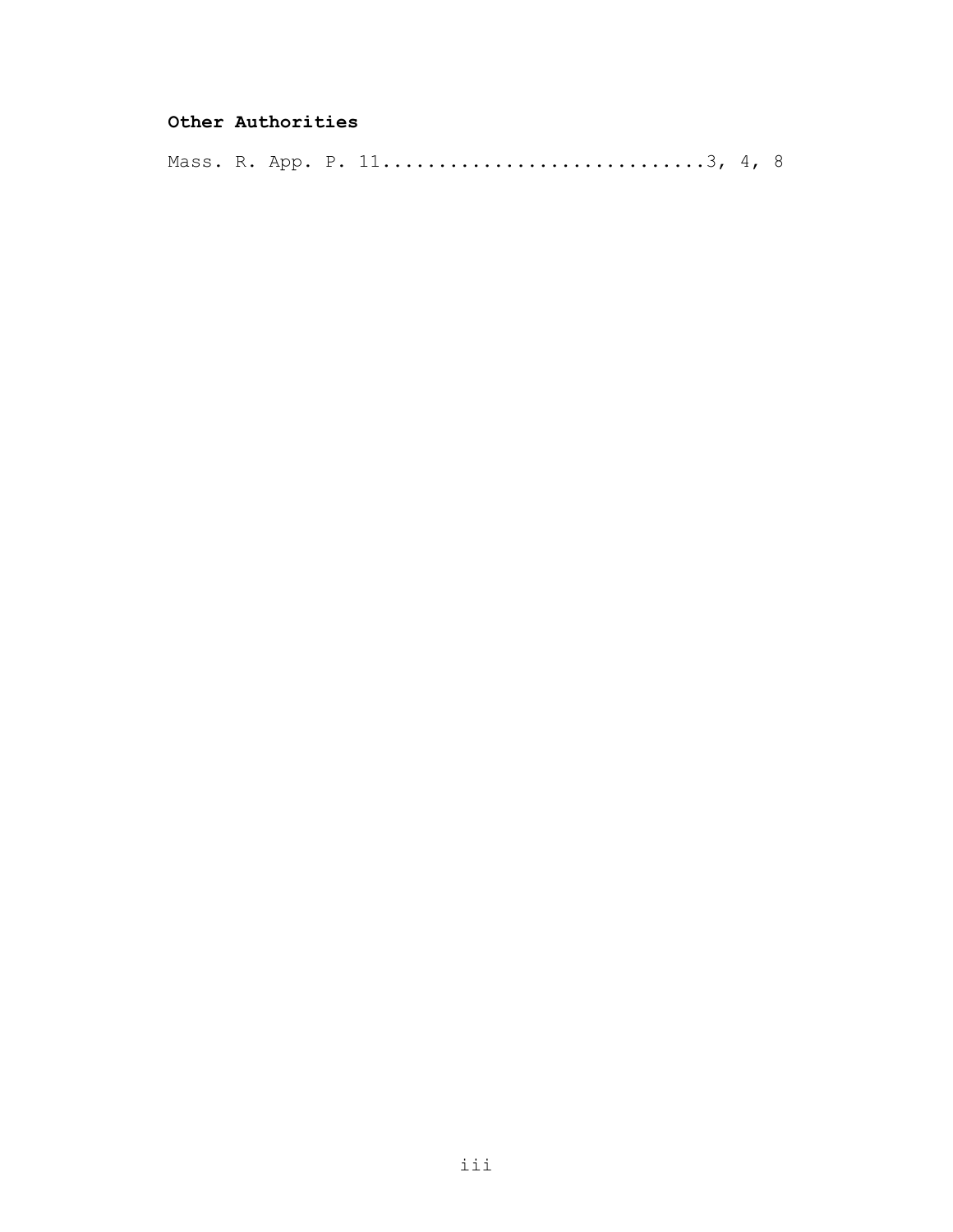#### **INTRODUCTION**

<span id="page-4-0"></span>The Attorney General seeks direct and expedited review of Exxon Mobil Corporation's ("ExxonMobil") interlocutory appeal on two grounds that are without factual support or merit.

First, the Attorney General asserts that this appeal raises a "novel" issue: whether the Commonwealth is exempt from the anti-SLAPP statute. But that issue was not decided below, and ExxonMobil does not raise it on appeal. Nor is that issue novel. Massachusetts courts, including this Court, have long applied the anti-SLAPP statute to state actors, a result compelled by the statute's plain language.

Second, the Attorney General invokes the public interest in support of direct review by wrongly accusing ExxonMobil of causing unjustified delay. But the Attorney General's decision to excuse ExxonMobil's compliance with its Civil Investigative Demand ("CID") and its inaction over the last five years are not ExxonMobil's fault. Nor does the global phenomenon of climate change support the Attorney General's arguments about urgency. The Attorney General has repeatedly denied (including in federal district court) that this lawsuit was meant to redress climate change. The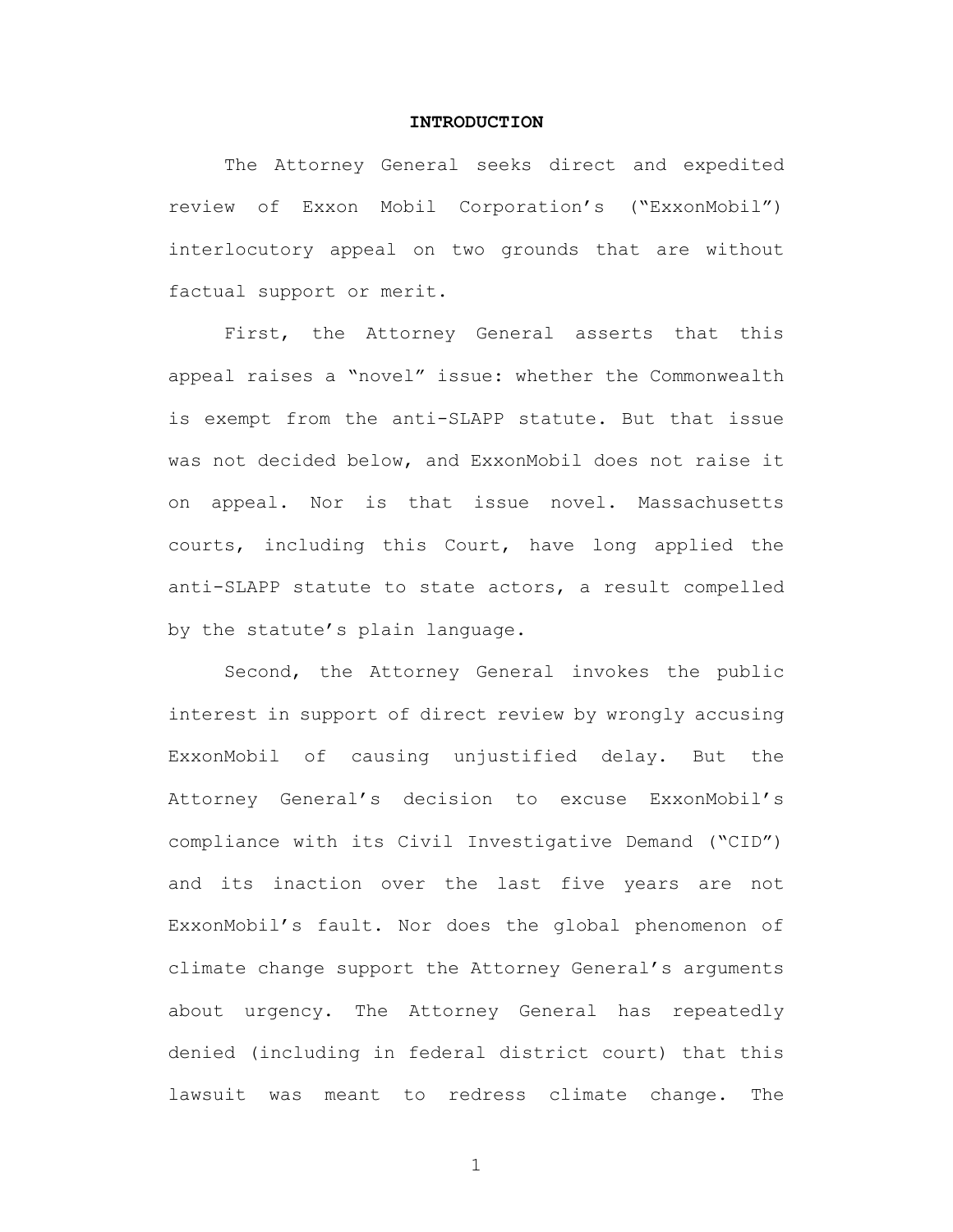Attorney General cannot have it both ways. The Commonwealth's application should be denied.

#### <span id="page-5-2"></span><span id="page-5-1"></span>**STATEMENT OF FACTS**

<span id="page-5-0"></span>On April 19, 2016, the Attorney General issued a CID to ExxonMobil seeking documents concerning climate change. ExxonMobil moved to quash the CID in Massachusetts state court. That petition was rejected by the trial court, *In re Civil Investigative Demand*, No. 2016-EPD-36, 2017 WL 627305, at \*7 (Mass. Super. Ct. Jan. 11, 2017), a ruling subsequently affirmed by the Massachusetts Supreme Judicial Court, *Exxon Mobil Corp.*  v. *Att'y Gen.*, 479 Mass. 312, 330(2018).

<span id="page-5-3"></span>ExxonMobil also filed a civil lawsuit in federal district court challenging the Attorney General's investigation, principally for violating the First Amendment. The first judge assigned to the case found the Attorney General's investigation "concerning." *Exxon Mobil Corp.* v. *Healey*, 215 F. Supp. 3d 520, 523 (N.D. Tex. 2016). After the case was transferred, a second judge viewed the allegations differently and dismissed the action. ExxonMobil appealed to the Second Circuit which heard oral argument on the case over a year and a half ago. That appeal remains pending. *See Exxon Mobil Corp.* v. *Healey*, No. 18-1170 (2d Cir. 2020).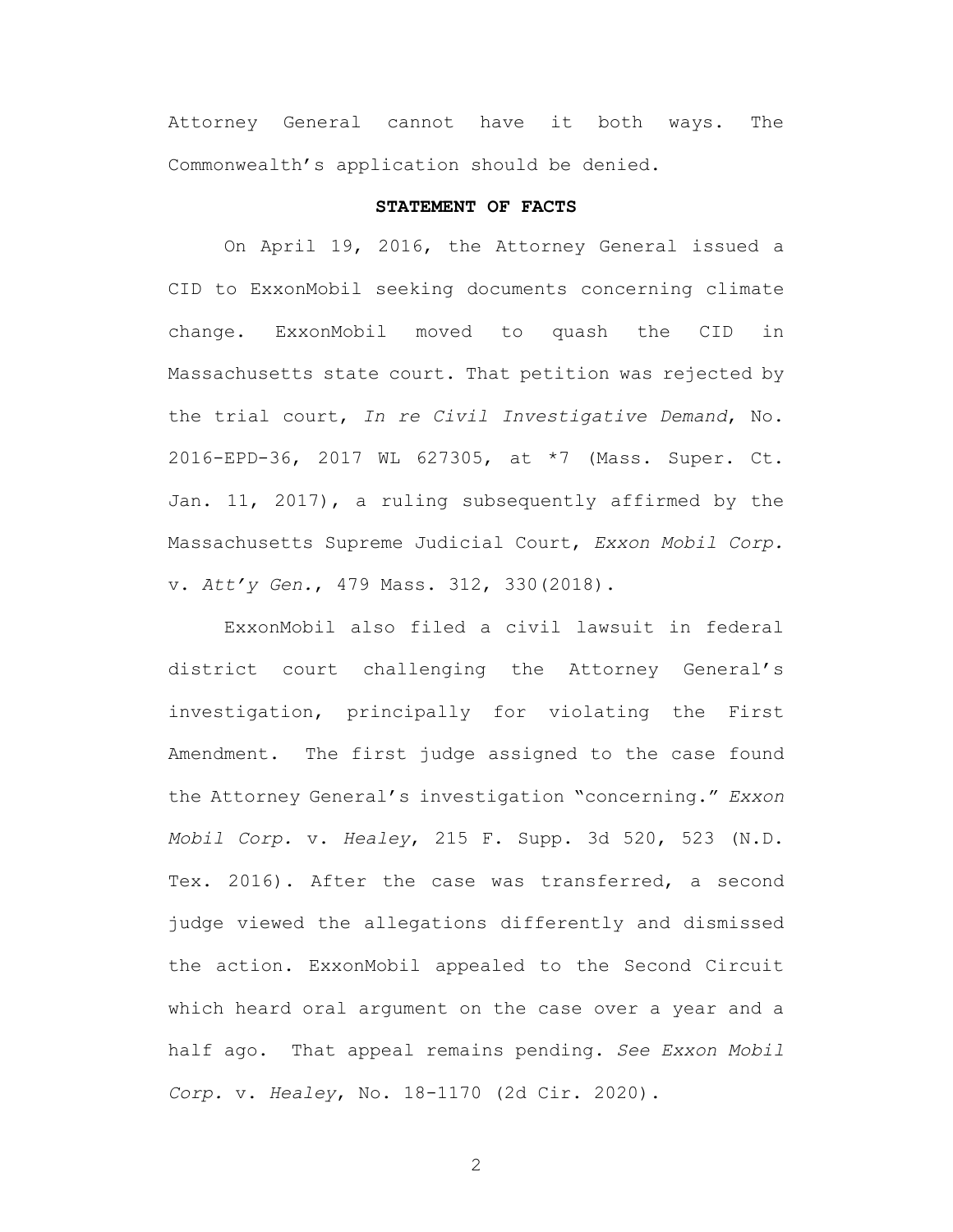ExxonMobil has pursued lawful challenges in courts of competent jurisdiction. The Attorney General protests to this Court (and elsewhere) that it has not received any documents from ExxonMobil pursuant to the CID. Conspicuously absent from the Attorney General's narrative is the reason. In June 2016, the Attorney General requested that ExxonMobil enter into a tolling agreement **that voluntarily relieved ExxonMobil of any obligation to comply with the CID** while the state and federal court challenges to the CID are pending.<sup>1</sup>

Three years later, the Attorney General filed its complaint in October 2019, to coincide with the start of trial in a related action brought by the New York Attorney General. The Attorney General has never explained the timing of its lawsuit or why it could not wait two weeks for the trial to conclude (as ExxonMobil requested) before filing suit. ExxonMobil subsequently removed the action to federal court, opposed remand, and lost. The case was in federal court for less than four

<span id="page-6-1"></span><span id="page-6-0"></span><sup>&</sup>lt;sup>1</sup> In light of the tolling agreement, Justice Brieger effectively stayed proceedings pending resolution of the federal court challenge to the CID. *See* Order, *In re Civil Investigative Demand No. 2016-EPD-36*, Mass. Sup. Ct., No. 16-1888F (Suffolk County Jan. 17, 2019). Add-16. The order is included to correct the record with respect to the procedural history and facts of the case pursuant to Mass. R. App. P. 11(c).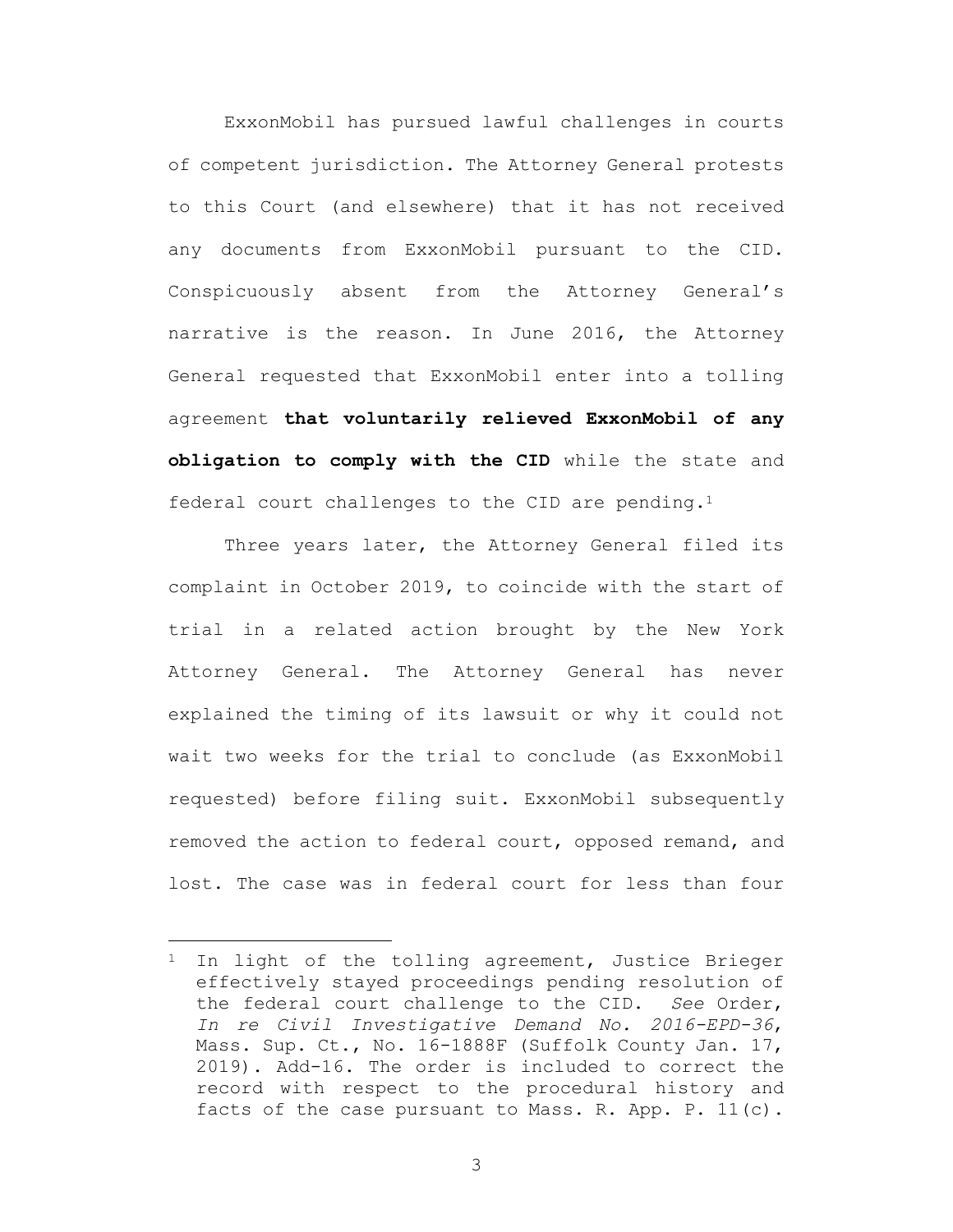months when it was remanded on March 18, 2020. When it returned to state court, the Attorney General requested an additional two months to file an amended complaint, which it did on June 5, 2020.

ExxonMobil moved to dismiss under Rule 12(b) and the anti-SLAPP statute. The motions were briefed, argued, and decided on the same schedule. Nothing in the record suggests that either motion was frivolous or brought in bad faith. ExxonMobil filed a timely appeal as of right from the adverse ruling on the anti-SLAPP motion. It does not intend to raise on appeal whether the Commonwealth is immune from the anti-SLAPP statute, which was never decided below.

#### <span id="page-7-3"></span>**ARGUMENT**

### <span id="page-7-1"></span><span id="page-7-0"></span>**I. ExxonMobil's Appeal Challenges the Misapplication of Settled Law.**

<span id="page-7-2"></span>The Attorney General has failed to show that this appeal implicates "novel questions of law." Mass. R. App. P. 11(a)(1). The issue of whether the Commonwealth is subject to anti-SLAPP coverage was not decided below, and this Court has already applied the statute to governmental entities. The only issue on appeal is whether the trial court misapplied settled law under G.L. c. 231, § 59H.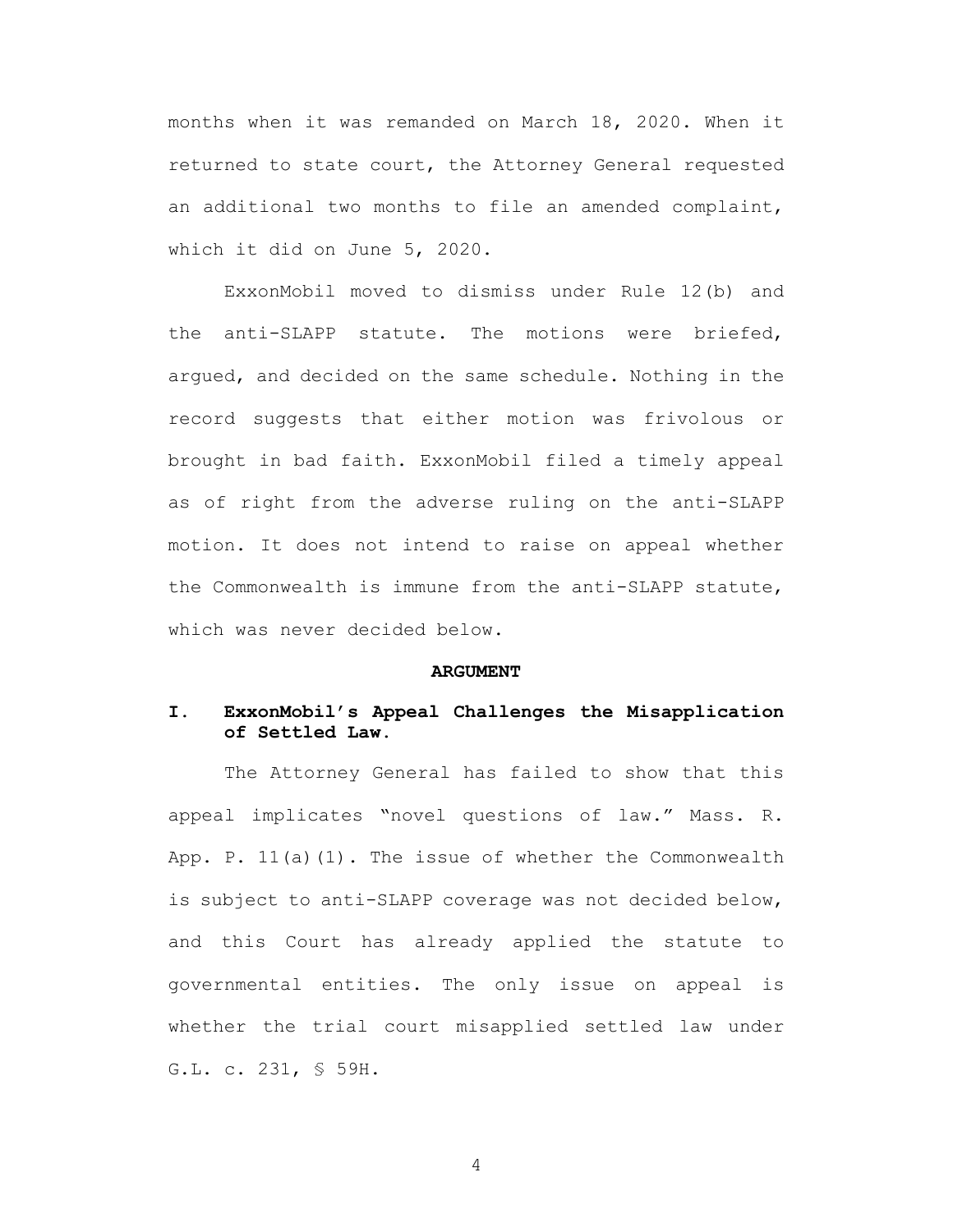## <span id="page-8-0"></span>A. The Issue of Immunity Was Not Decided Below, and ExxonMobil Does Not Raise It On Appeal.

In its application, the Attorney General argues that its civil action is exempt from the anti-SLAPP statute. Br. 19-24. While the Attorney General raised that argument below, the trial court expressly declined to consider it. The trial court held that it need not reach the issue because ExxonMobil failed to meet its threshold burden to show that the Commonwealth's claims are based solely on petitioning activity. Comm. Add. 44 n.3. Whether the Commonwealth is subject to the anti-SLAPP statute is simply not at issue on this appeal. The Attorney General never filed a cross-appeal, and it should not be permitted to bypass the normal appellate process by hijacking ExxonMobil's appeal to insert an issue that was not decided below and will not be raised by the appellant.

<span id="page-8-2"></span><span id="page-8-1"></span>Contrary to the Attorney General's assertions, the issue of whether the Commonwealth is subject to the anti-SLAPP statute is not novel. Massachusetts courts, including this Court, have long applied the anti-SLAPP statute to government entities. *See, e.g.*, *Town of Hanover* v. *New Eng. Reg'l Council of Carpenters*, 467 Mass. 587 (2014); *Healer* v. *Dep't of Env't Prot.*, 2006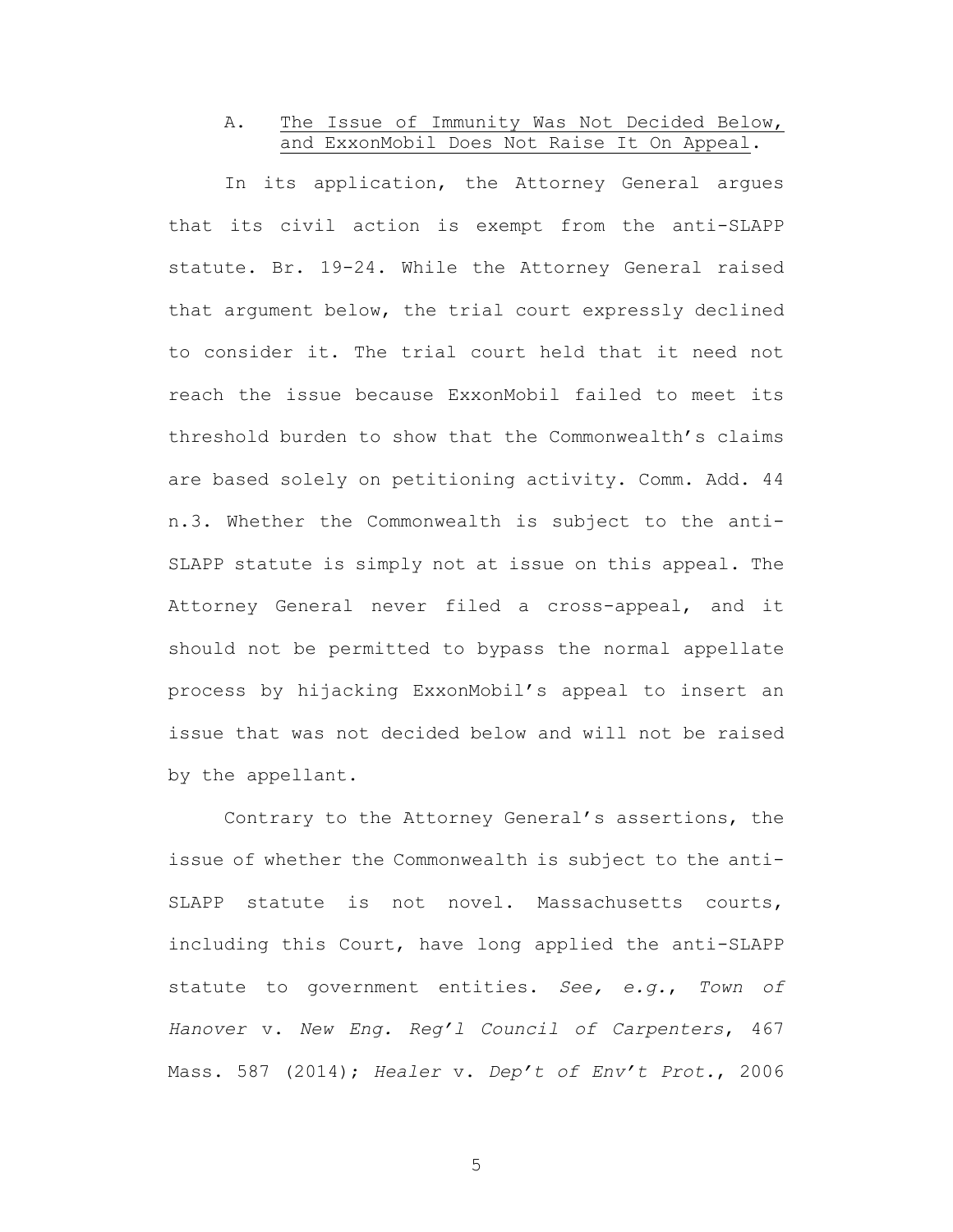WL 4526748 (Mass. Super. Ct. Dec. 22, 2006), *vacated in part*, 73 Mass. App. Ct. 714 (2009).

<span id="page-9-4"></span>This application is supported by the statute's text, which applies "[i]n any case in which a party asserts that the civil claims . . . are based on said party's exercise of its right of petition." G.L. c. 231, § 59H. While the legislature could have easily inserted language exempting the Commonwealth from anti-SLAPP coverage, as other jurisdictions have done,<sup>2</sup> the plain language contains no such exemption. Indeed, by expressly applying in "any case" in which a party challenges "civil claims," the anti-SLAPP statute creates an exemption for criminal prosecutors, while plainly encompassing all civil suits, including those where the Commonwealth is a plaintiff. *Id.*

### <span id="page-9-1"></span><span id="page-9-0"></span>B. This Appeal Challenges the Trial Court's Misapplication of Anti-SLAPP Precedent.

The only question presented on appeal is whether ExxonMobil satisfied its threshold burden under the standard articulated in *Duracraft Corp.* v. *Holmes Prods. Corp.*, 427 Mass. 156 (1998). As the Attorney General concedes, this standard is "settled" and the applicable

<span id="page-9-5"></span><span id="page-9-3"></span><span id="page-9-2"></span><sup>2</sup> *See, e.g.*, Cal. Code of Civ. Proc. § 425.16(d); Conn. Gen. Stat. §§ 52-196a(h)(1); Tex. Civ. Prac. & Rem. Code § 27.010(1).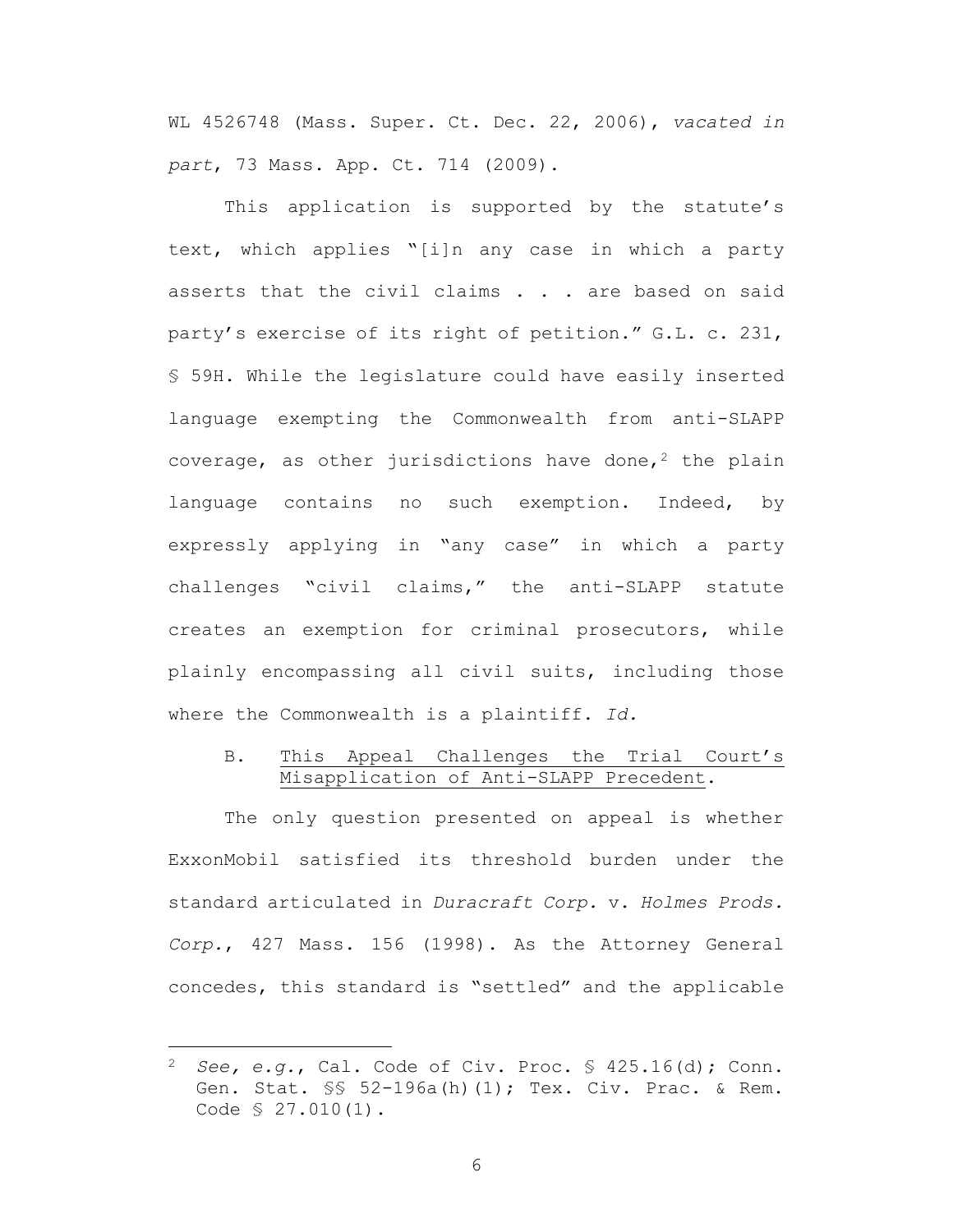framework is "now-familiar." Br. 19, 25. ExxonMobil contends that, in applying that standard, the trial court adopted an erroneously narrow interpretation of petitioning activity.

Despite recognizing that some of ExxonMobil's challenged statements qualify as petitioning activity, the trial court concluded that ExxonMobil failed to show that it made any of the challenged statements "solely, or even primarily, to influence, inform, or reach any governmental body, directly or indirectly." Comm. Add. 47-48. But the statute merely requires that the challenged statements be "reasonably likely" to influence public policy. G.L. c. 231, § 59H.

<span id="page-10-2"></span>The trial court also erred by placing dispositive weight on ExxonMobil's commercial motives behind the speech. It is well settled, however, that speech involving "a commercial motive does not mean it is not petitioning." *Blanchard* v. *Steward Carney Hospital, Inc.*, 477 Mass. 141, 151 (2017).

<span id="page-10-1"></span><span id="page-10-0"></span>These issues do not implicate any split in authority or question of first impression. The straightforward question of whether the trial court correctly applied the *Duracraft* standard does not warrant direct and expedited review by this Court.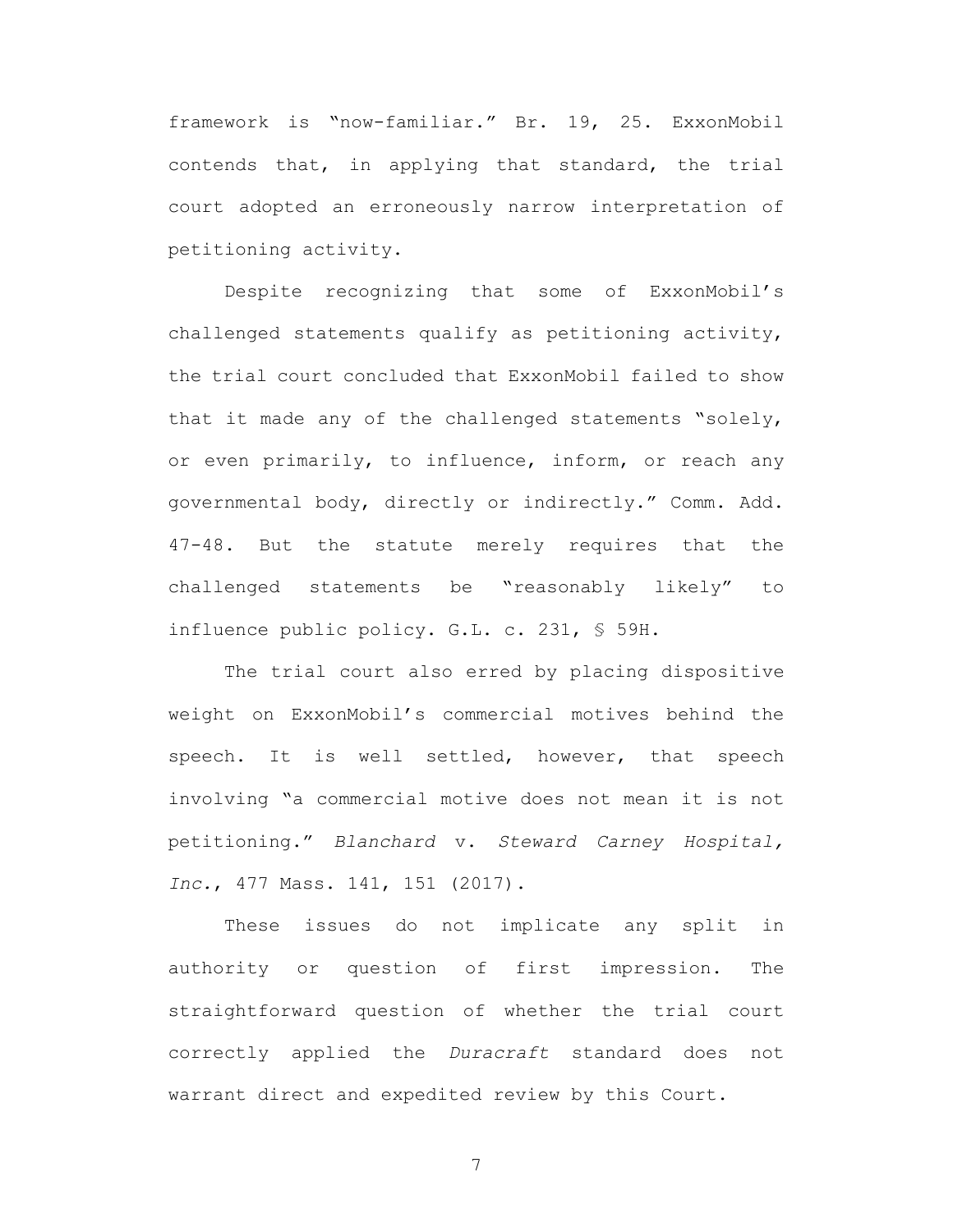## <span id="page-11-0"></span>**II. The Attorney General Has Not Shown that the Public Interest Requires Direct Appellate Review.**

<span id="page-11-2"></span>Citing delay and climate change, the Attorney General claims that this appeal presents issues "of such public interest that justice requires a final determination" on an expedited basis by this Court. Mass. R. App. P. 11(a)(3). But the Attorney General cannot invoke the public interest when any delay is largely of its own making and it has denied that this lawsuit seeks to redress climate change.

## <span id="page-11-1"></span>A. The Attorney General's Accusations of Delay and Obstruction Are Baseless.

The Attorney General accuses ExxonMobil of delay in an attempt to support expedited review. First, the Attorney General wrongly claims that ExxonMobil is using "the shield of its still pending federal appeal to avoid producing any documents." Br. 13. But the Attorney General's tolling agreement excuses ExxonMobil's compliance with the CID. The Attorney General cannot credibly fault ExxonMobil for abiding by the terms the Attorney General proposed and to which it expressly agreed.

Second, the Attorney General wrongly claims the pendency of the federal appeal precludes discovery in this action. Br. 13. The Attorney General's actions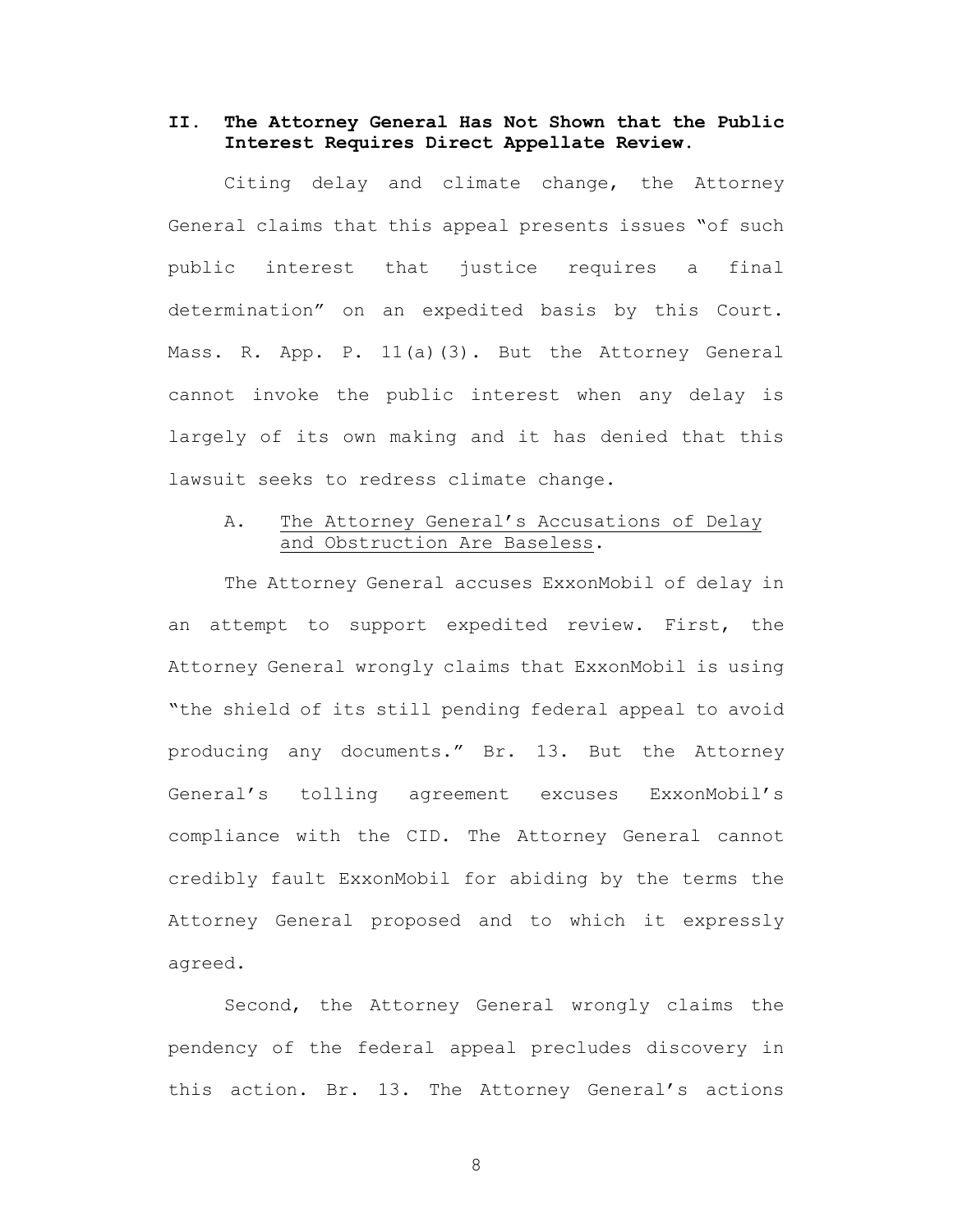contradict that claim. It has served subpoenas on eight third parties since July 2021, and received documents in response to some of those subpoenas. But it has declined to share those documents with ExxonMobil, leaving those third parties exposed to receiving duplicative subpoenas from ExxonMobil, which hardly furthers the public interest.

Finally, during the three and a half years between the tolling agreement and this action, the Attorney General appears to have issued no more than a dozen CIDs to third parties in furtherance of its investigation of ExxonMobil. That amounts to fewer than four CIDs a year and is comparable to the third-party discovery the Attorney General has pursued while this appeal has been pending. This dearth of activity suggests the Attorney General is more interested in press coverage than pursuing its investigation in earnest. ExxonMobil cannot be faulted for the Attorney General's inaction during the pre-suit investigative phase.

## <span id="page-12-0"></span>B. The Alleged Effects of Climate Change Do Not Justify Direct and Expedited Review.

The Attorney General also argues that this appeal presents an issue "of such public interest" due to the "grave threat" posed by "climate change." Br. 30. In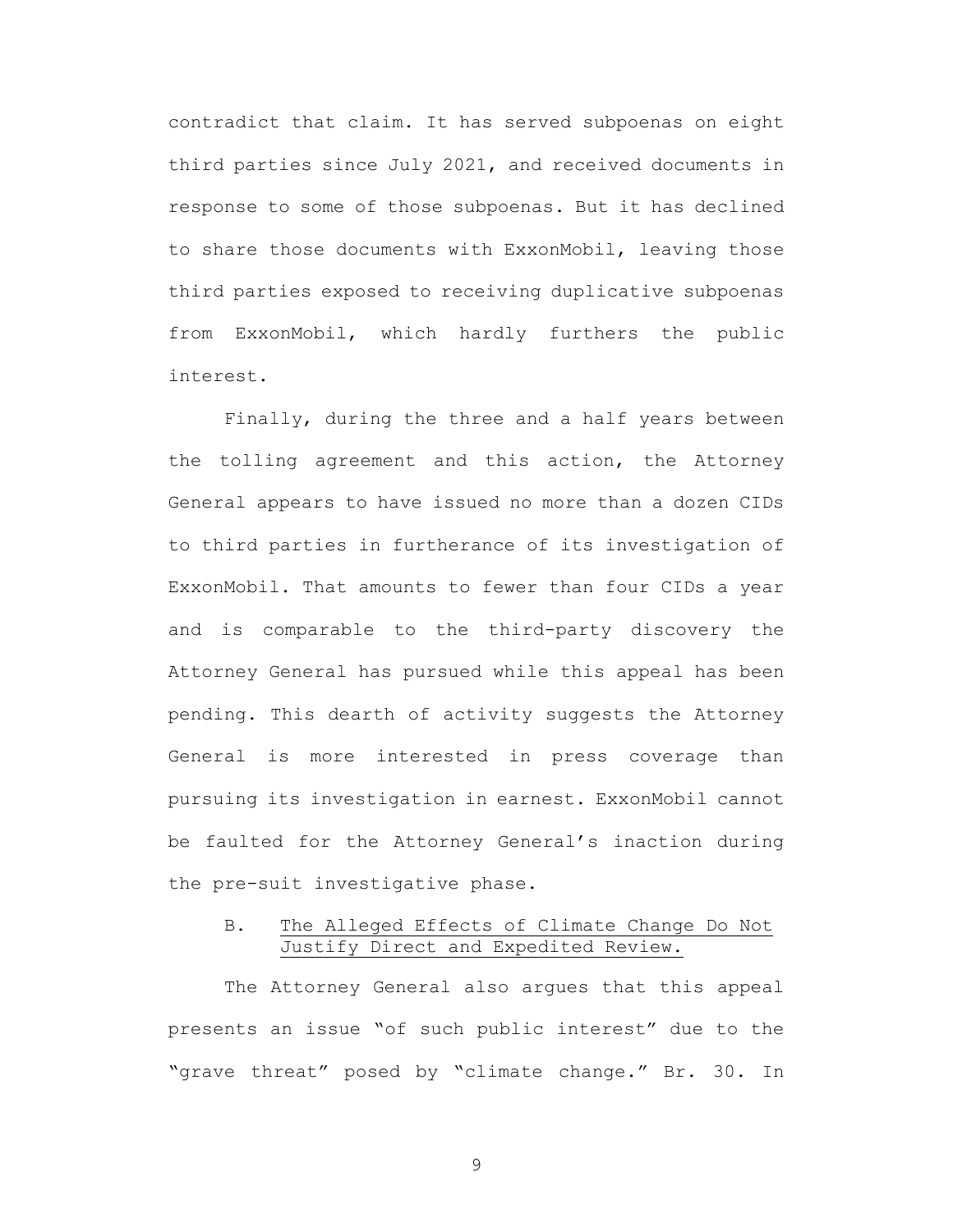doing so, it notes that ExxonMobil is "one of the United States' largest greenhouse gas emitters." *Id.* But the Attorney General previously stated that this lawsuit is not about greenhouse gas emissions and climate change. In Boston federal court, the Attorney General emphasized that its suit was merely about "Exxon's deception," not its greenhouse gas emissions.<sup>3</sup> Indeed, the Attorney General stated that "it seeks no damages for the climate change harms caused by greenhouse gas emissions attributable to Exxon's operations and products."<sup>4</sup> The Attorney General should not be allowed to use climate change to justify direct and expedited review of an anti-SLAPP appeal in an action which the Attorney General claims has nothing to do with emissions.

#### <span id="page-13-1"></span>**CONCLUSION**

<span id="page-13-0"></span>The Attorney General creates a baseless sense of urgency and raises an issue that was never decided below in an attempt to justify direct and expedited review. But the only issue on appeal is whether the trial court misapplied settled law under the anti-SLAPP statute. The application should be denied.

<sup>3</sup> Mem. of Law ISO Pl.'s Mot. to Remand, *Massachusetts*  v. *Exxon Mobil Corp.*, No. 19-12430-WGY (D. Mass. Dec. 26, 2019), ECF No. 14, at 3.

<sup>4</sup> *Id.* at 1.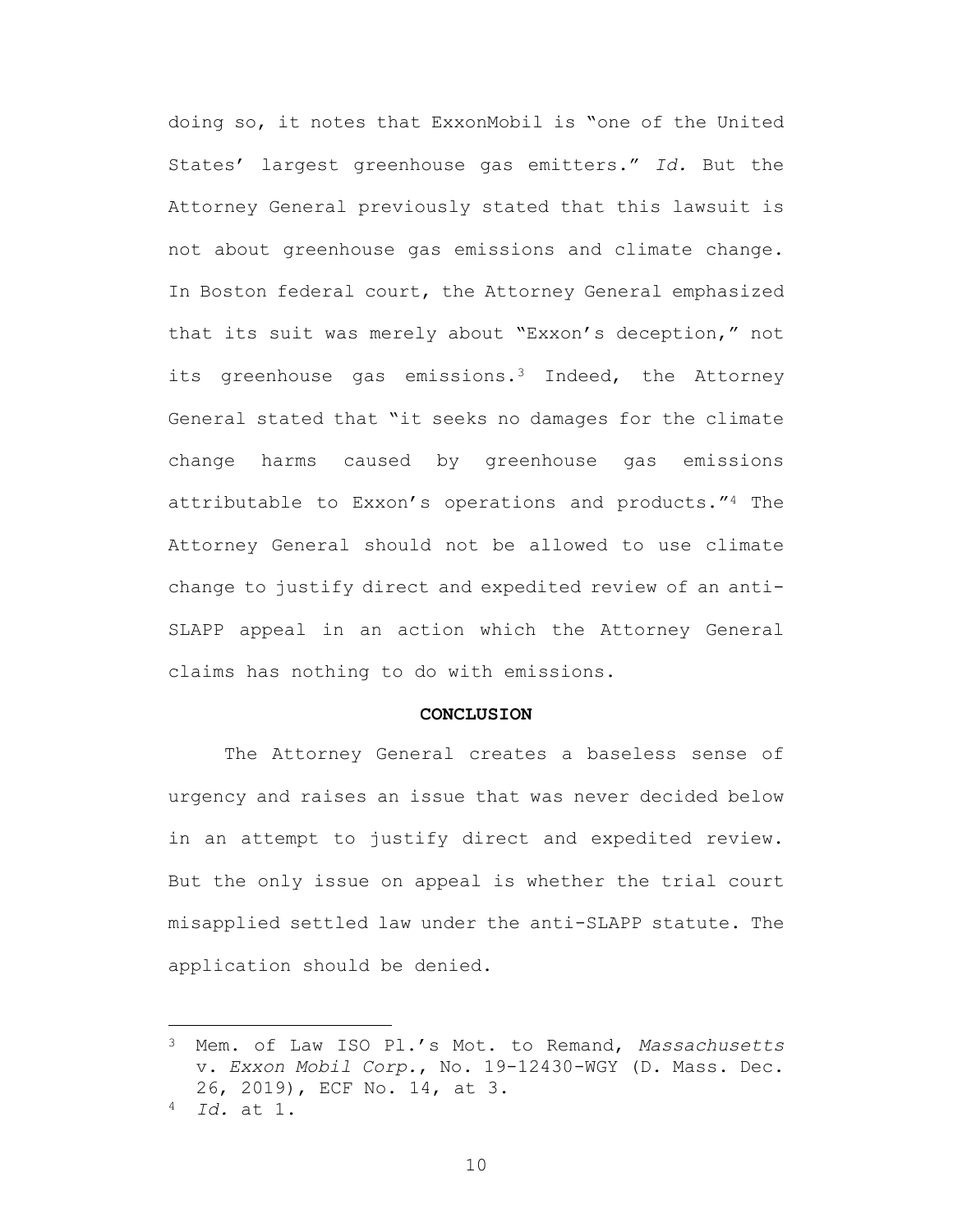```
Respectfully submitted,
EXXON MOBIL CORPORATION
```
By its attorneys,

EXXON MOBIL CORPORATION

Patrick J. Conlon\* 22777 Springwoods Village Parkway Theodore V. Wells, Jr.\* Spring, TX 77389 Tel: 832-624-6336 patrick.j.conlon@exxonmobil.com

CAMPBELL CONROY & O'NEIL, P.C.

By: /s/ *Thomas C. Frongillo* Thomas C. Frongillo (BBO# 180690) 1 Constitution Wharf, Suite 310 Boston, MA 02129 Tel: 617-241-3092 tfrongillo@campbell-triallawyers.com

PAUL, WEISS, RIFKIND, WHARTON & GARRISON, LLP

Daniel J. Toal\* 1285 Avenue of the Americas New York, NY 10019-6064 Tel: (212) 373-3000 Fax: (212) 757-3990 twells@paulweiss.com dtoal@paulweiss.com

Justin Anderson\* 2001 K Street, NW Washington, DC 20006-1047 Tel: (202) 223-7300 Fax: (202) 223-7420 janderson@paulweiss.com

\**pro hac vice* pending

Dated: October 20, 2021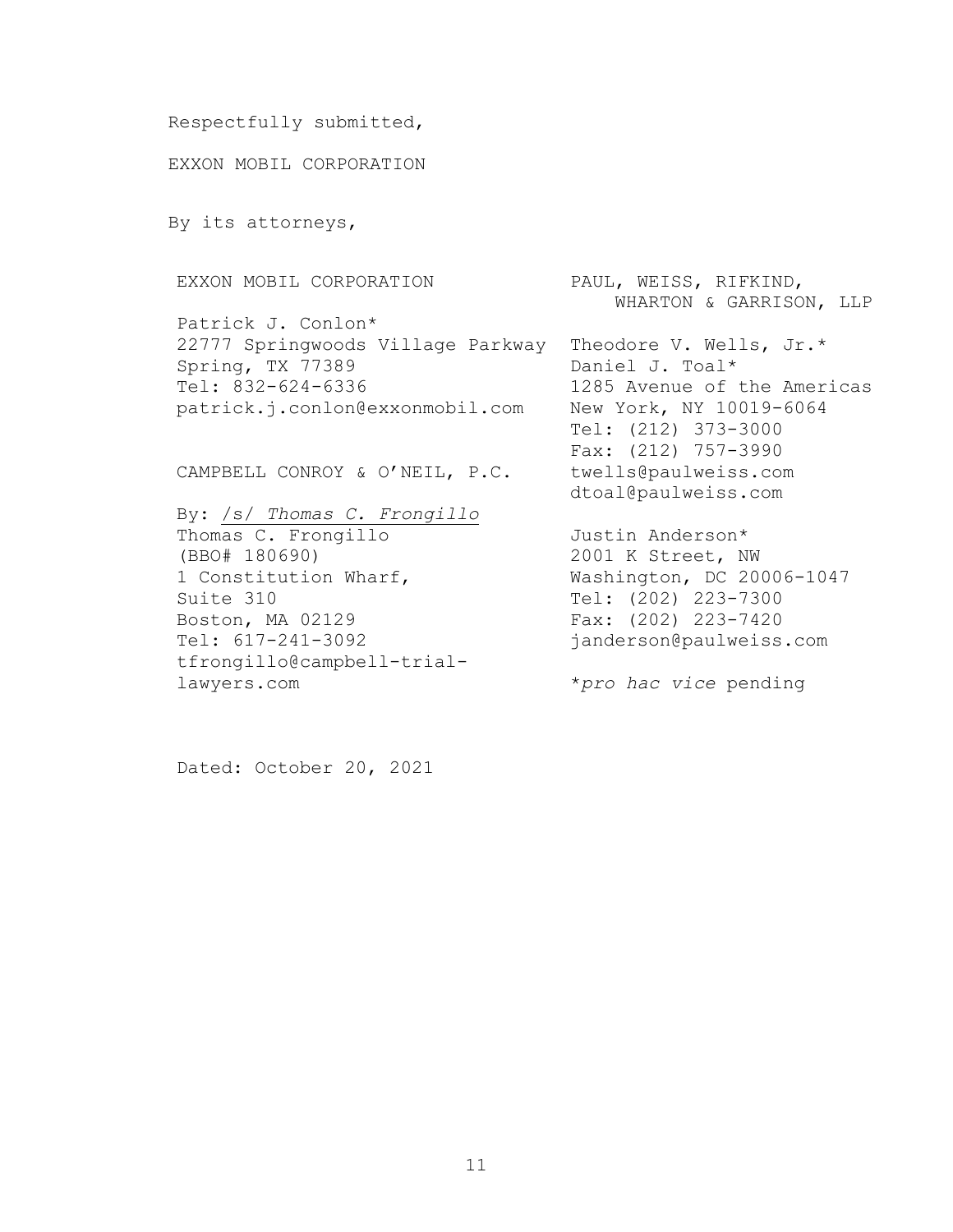#### **CERTIFICATE OF COMPLIANCE**

<span id="page-15-0"></span>I hereby certify that:

1. This brief complies with the rules of court that pertain to the filing of briefs, including Mass. R. App. P. 11 (application for direct appellate review), Mass R. App. P. 16(e) (references to the record), Mass R. App. P. 20(a) (form and length of briefs, appendices, and other documents), Mass R. App. P. 21 (redaction); and

2. This brief complies with the format and typevolume limitations of Mass R. App. P. 11(c) and Mass. R. App. P. 20 because the brief has been prepared in a monospaced font using Microsoft Word with 12-point, Courier New-style fond, and this response consists of not more than 10 pages of text, excluding the parts exempted by Mass. R. App. P. 20(a)(2)(D).

Dated: October 20, 2021 By: /s/ *Thomas C. Frongillo* Thomas C. Frongillo (BBO# 180690) Campbell Conroy & O'Neil, P.C. 1 Constitution Wharf, Suite 310 Boston, MA 02129 Tel: 617-241-3092 tfrongillo@campbelltrial-lawyers.com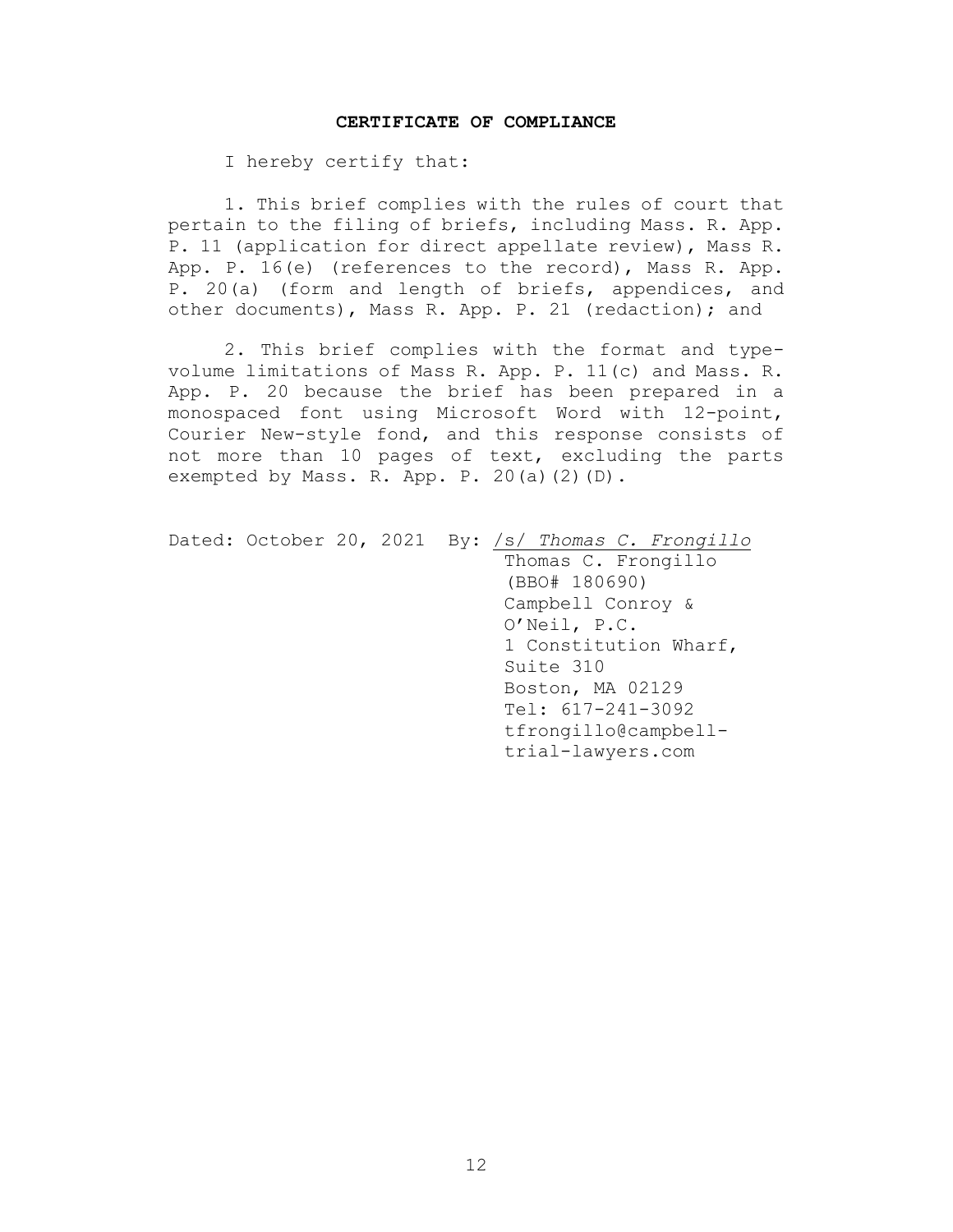#### **CERTIFICATE OF SERVICE**

<span id="page-16-0"></span>I hereby certify that on, October 20, 2021, I served Defendant-Appellant's Response to the Application of Plaintiff-Appellee for Direct Appellate Review and for Expedited Consideration by the Electronic Filing System and electronic mail on:

## **Office of the Attorney General Commonwealth of Massachusetts**

Richard A. Johnston Christophe G. Courchesne Seth Schofield Office of the Attorney General One Ashburton Place, 18th Floor Boston, Massachusetts 02108 richard.johnston@mass.gov christophe.courchesne@mass.gov seth.schofield@mass.gov

```
Dated: October 20, 2021 By: /s/ Thomas C. Frongillo
                               Thomas C. Frongillo
                               (BBO# 180690)
                               Campbell Conroy & 
                               O'Neil, P.C. 
                               1 Constitution Wharf, 
                               Suite 310
                              Boston, MA 02129
                               Tel: 617-241-3092
                              tfrongillo@campbell-
                               trial-lawyers.com
```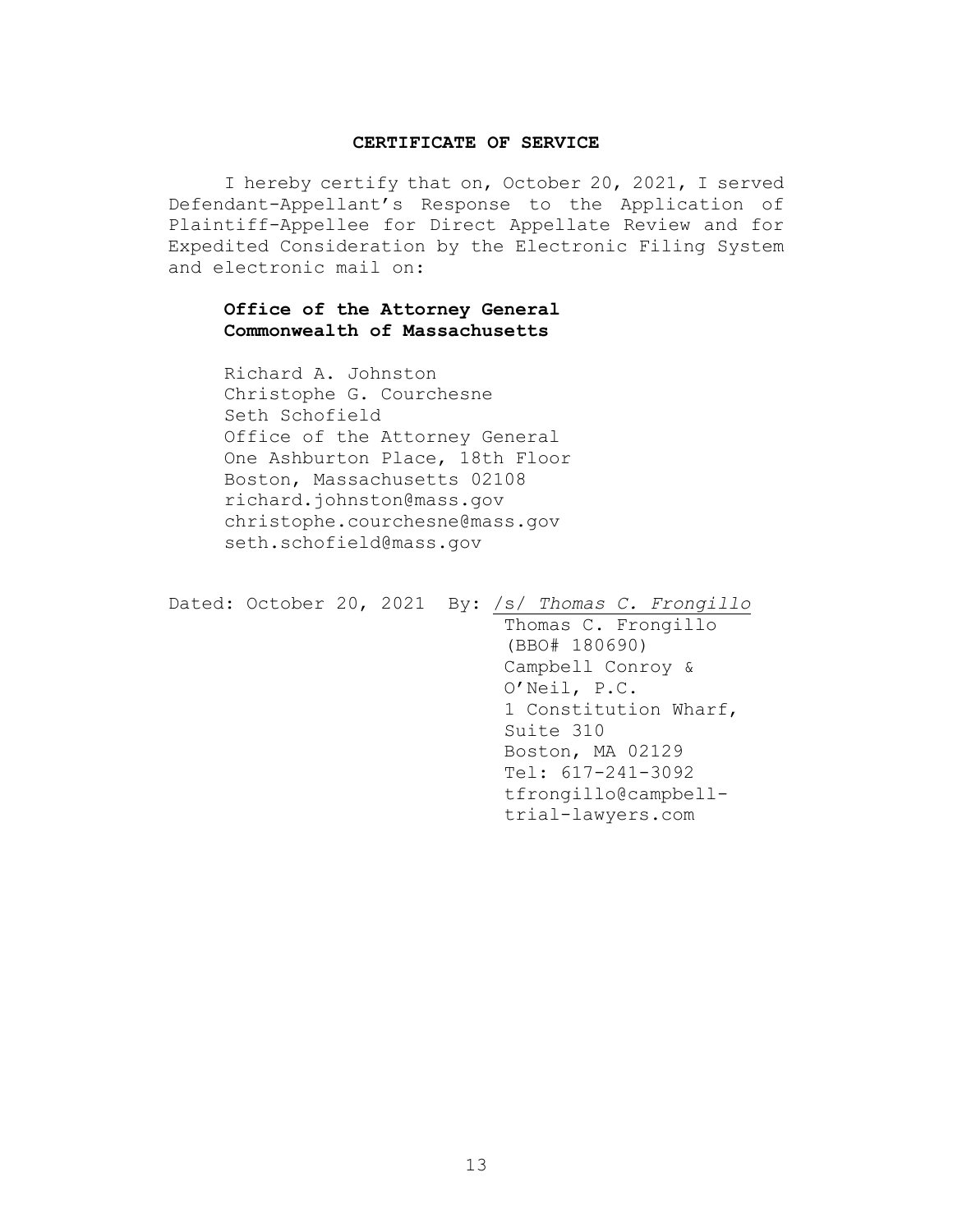**ADDENDUM**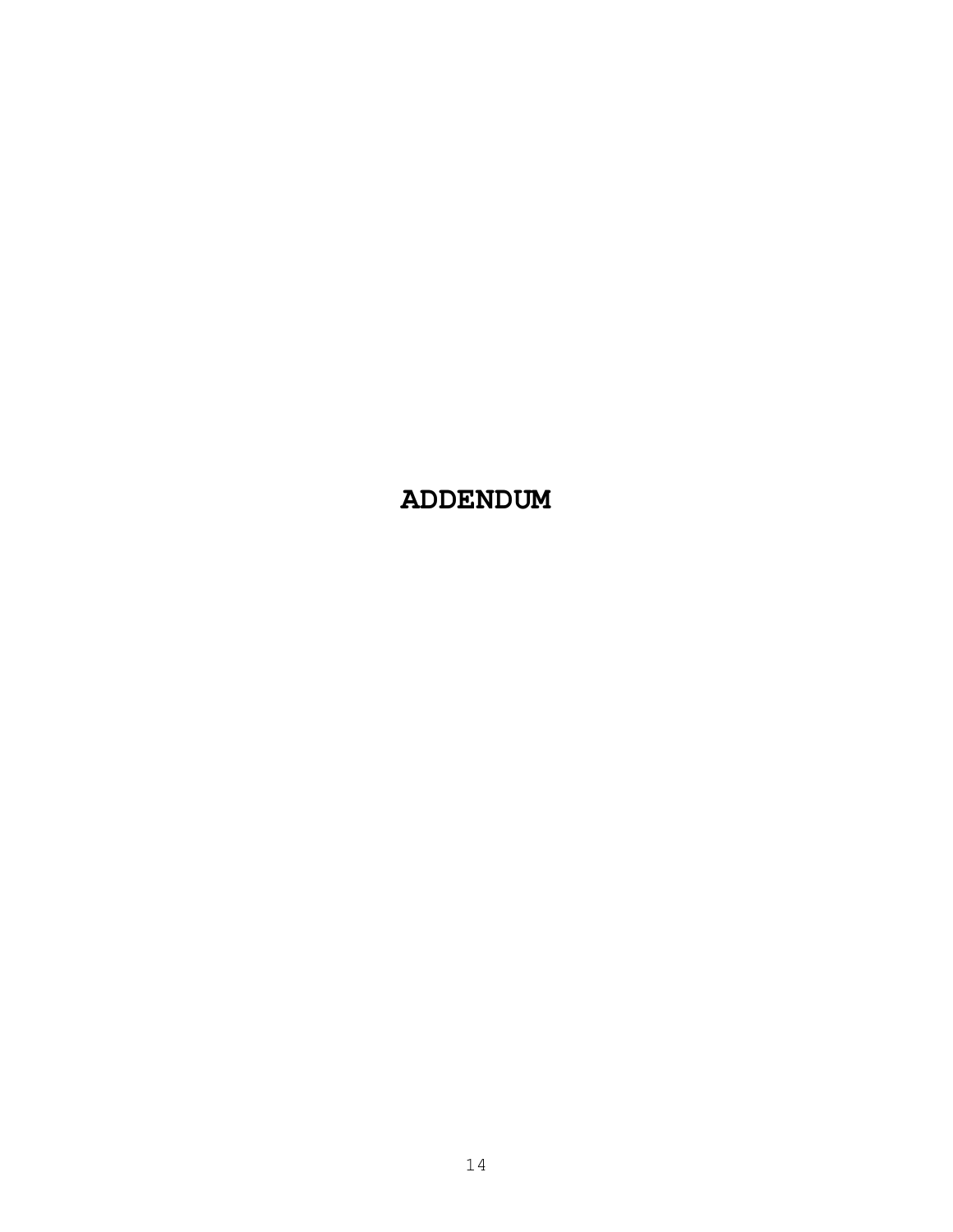### **ADDENDUM TABLE OF CONTENTS**

Order, *In re: Civil Investigative Demand* No. 2016–EPD–36, Mass. Sup. Ct., No.16–188F (Suffolk Sup. Ct. Jan. 17, 2019)(Brieger, J.)...Add-16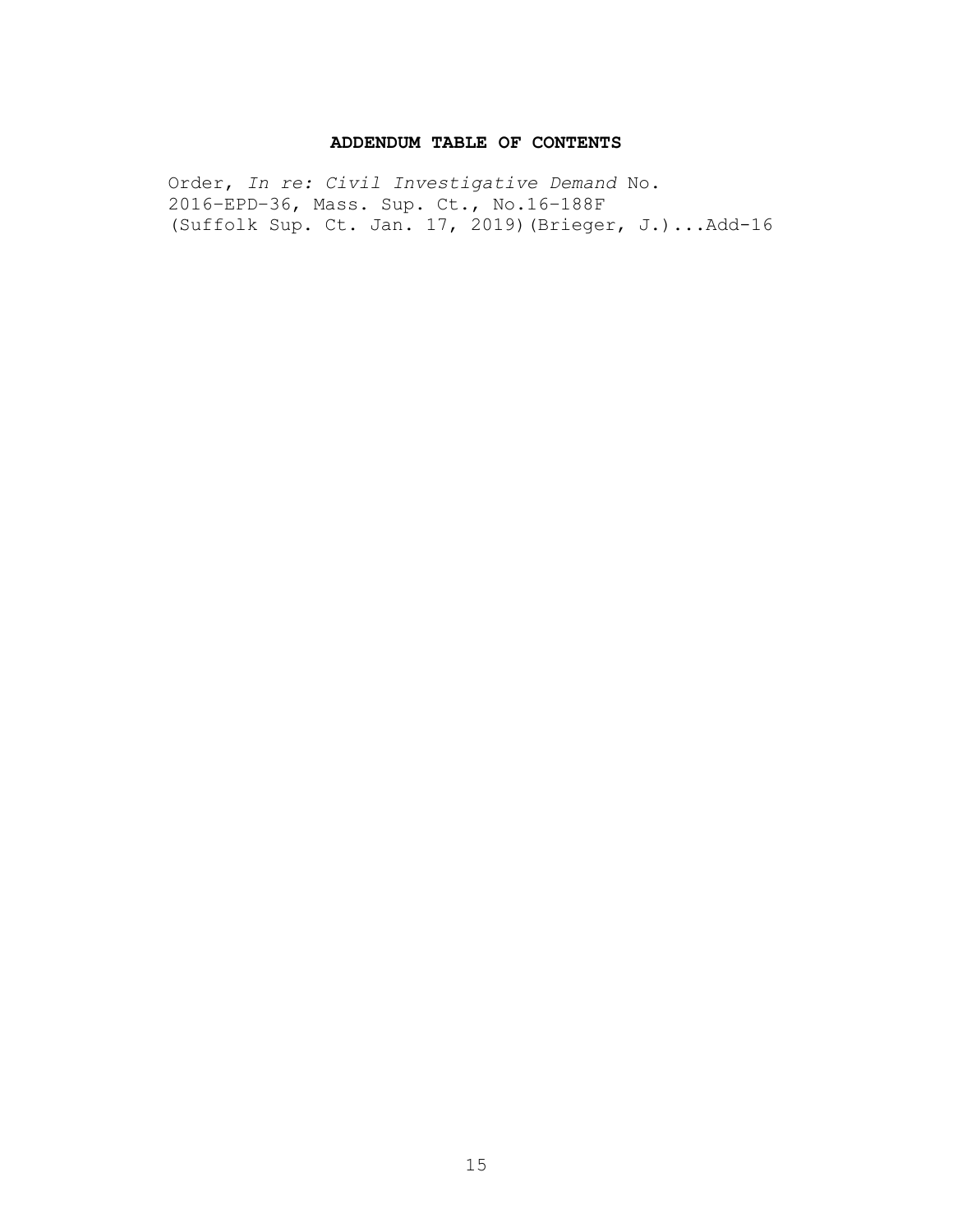| $\bullet$<br>î                                                                                                                                                                |                                                                                                                  | PAUL, WEISS, RIFKIND, WHARTON & GARRISON LLP                                                                                                                                                                                                                                                                               | <b>PARTNERS RESIDE</b><br>JUSTIN ANDERSON<br>DAVID J. BALL<br>J. STEVEN BAUGHMAN                                                                                                                                                                                                                                                                                                                                                                                                                                                                                                                                                                                                                                                                                                                                                                                                                                                                                                                                                                                   | KENNETH A. GALLO<br>ROBERTO J. GONZALEZ<br>JONATHAN S. KANTER                                                                                                                                                                                                                                                                                                                                                                                                                                                                                                                                                                                                                                                                                                                                                                                                                                                                                                                                                                                  |
|-------------------------------------------------------------------------------------------------------------------------------------------------------------------------------|------------------------------------------------------------------------------------------------------------------|----------------------------------------------------------------------------------------------------------------------------------------------------------------------------------------------------------------------------------------------------------------------------------------------------------------------------|--------------------------------------------------------------------------------------------------------------------------------------------------------------------------------------------------------------------------------------------------------------------------------------------------------------------------------------------------------------------------------------------------------------------------------------------------------------------------------------------------------------------------------------------------------------------------------------------------------------------------------------------------------------------------------------------------------------------------------------------------------------------------------------------------------------------------------------------------------------------------------------------------------------------------------------------------------------------------------------------------------------------------------------------------------------------|------------------------------------------------------------------------------------------------------------------------------------------------------------------------------------------------------------------------------------------------------------------------------------------------------------------------------------------------------------------------------------------------------------------------------------------------------------------------------------------------------------------------------------------------------------------------------------------------------------------------------------------------------------------------------------------------------------------------------------------------------------------------------------------------------------------------------------------------------------------------------------------------------------------------------------------------------------------------------------------------------------------------------------------------|
| 2001 K STREET, NW                                                                                                                                                             | <b>WASHINGTON, DC 20006-1047</b>                                                                                 | 1285 AVENUE OF THE AMERICAS<br>NEW YORK NY 10012-6064<br><b>TELEPHONE 212 373-3000</b>                                                                                                                                                                                                                                     | CRAIG A. BENSON<br>JOSEPH J BILL"<br>PATRICK S. CAMPBELL<br>ANDREW J. FORMAN                                                                                                                                                                                                                                                                                                                                                                                                                                                                                                                                                                                                                                                                                                                                                                                                                                                                                                                                                                                       | MARK F. MENDELSOHN<br>JANE B. O'BRIEN<br>ALEX YOUNG KOH<br>CHARLES F. "RICK" RULE                                                                                                                                                                                                                                                                                                                                                                                                                                                                                                                                                                                                                                                                                                                                                                                                                                                                                                                                                              |
| <b>TELEPHONE (202) 223-7300</b><br><b>SIMON H RIFKIND</b><br>LOUIS 6 WEISS<br>JOHN F. WHARTON<br>WRITER'S DIRECT DIAL NUMBER                                                  | LLOYD K GARRISON (1946-1991)<br>RANDOLPH E. PAUL (1946-1956)<br>11050-1005<br>11927-1950)<br>$(1927 - 1977)$     | UNIT 5201, FORTUNE FINANCIAL CENTER<br><b>5 DONGSANHUAN ZHONGLU</b><br>CHADYANG DISTRICT BEIJING 100020 CHINA<br>TELEPHONE (SC IC) 5825-6300<br>HONG KONG CLUB BUILDING 12TH FLOOR<br><b>3A CHATER ROAD, CENTRAL</b><br><b>HONG KONG</b><br>TELEPHONE (852) 2846-0300<br>ALDER CASTLE<br><b>IO NOBLE STREET</b>            | PARTNERS NOT RESIDENT IN WASHINGTON<br>MATTHEW W. ABBOTT*<br><b>EDWARD T ACKERMANNING ALLAN JACOB A ADLERATEIN</b><br>ALLAN J AREFA<br>ROBERT A ATKING <sup>®</sup><br>SCOTT A BARSHAY*<br>PAUL M. BASTA-<br>JOHN F BAUGHMAN<br>LYNN B. BAYARD*<br>MITCHELL L BERGY<br>MARK S BERGHAN<br>DAVID M. BERNICK*<br><b>BRUCE BIRENBOIM-</b><br>H CHRISTOPHER BOEHNING*<br>ANGELO BONYINO*<br>ROBERT BRITTON*<br>DAVID W. BROWN*<br>SUSANNA M. BUERGEL*                                                                                                                                                                                                                                                                                                                                                                                                                                                                                                                                                                                                                   | JOHN C. KENNEDY:<br>JOHN C. KENNEDY<br>SRIAN KIMP<br>DAVID M. KLEIN<br>DAVID M. KLEIN<br>DAVID M. KARNER<br>DAVID K. LAKYDNIR<br>DAVID K. LAKYDNIR<br>JAMRC C. LAKYDNIR<br>JAMRC V. HARCO V. MARCO V. MARCO V. MARCO V. MARCO V. MARCO V.<br><b>MARCO V. MASOTTI*</b><br>EDWIN S. MAYNARD*<br>DAVID W. MAYO*<br>ELIZABETH R. MCCOLM*<br>ALVARO MEMBRILLERA*<br>CLAUDINE MEREDITH*00UJON*                                                                                                                                                                                                                                                                                                                                                                                                                                                                                                                                                                                                                                                       |
| (202) 223-7321                                                                                                                                                                |                                                                                                                  | LONDON EC2Y 7JU, UNITED KINGDOM<br>TELEPHONE (44-20) 7367-1600                                                                                                                                                                                                                                                             | JESSICA S. CAREY<br>JEANETTE K CHAN*<br>GEOFFREY R. CHEPIGA*<br>ELLEN N CHING*<br>WILLIAM A. CLAREMAN*                                                                                                                                                                                                                                                                                                                                                                                                                                                                                                                                                                                                                                                                                                                                                                                                                                                                                                                                                             | WILLIAM B. MICHAE                                                                                                                                                                                                                                                                                                                                                                                                                                                                                                                                                                                                                                                                                                                                                                                                                                                                                                                                                                                                                              |
| <b>WRITER'S DIRECT FACSIMILE</b><br>(202) 204-7393                                                                                                                            |                                                                                                                  | FUKOKU SEIMEI BUILDING<br>2-2 UCHISAIWAICHO 2-CHOME<br>CHIYODA-KU, TOKYO 100-0011, JAPAN                                                                                                                                                                                                                                   | LEWIS R. CLAYTON.                                                                                                                                                                                                                                                                                                                                                                                                                                                                                                                                                                                                                                                                                                                                                                                                                                                                                                                                                                                                                                                  | WILLIAM B. MICHAELL*<br>CATHERINE NYARADY*<br>BRADR. OKUN*<br>KELLEY D. PARKER*<br>VALERIE E. RADWANER*<br>VALERIE E. RADWANER*<br>CARLERIE E. RADWANER*<br>CARLERIE 2. RADWANER*<br>CARL L. REISNER <sup>T</sup>                                                                                                                                                                                                                                                                                                                                                                                                                                                                                                                                                                                                                                                                                                                                                                                                                              |
| Notice sent<br>1/17/2019<br>T. C. F.<br>F. 6 R.<br>C. K. S.<br>T. V. W., JR.<br>M. H.<br>D. E. B.<br>P. J. C.<br>D. J. T.<br>J. A.<br>M. A. H.<br>R. J.<br>I. A. G.<br>c.c.c. | WRITER'S DIRECT E-MAIL ADDRESS<br>janderson@paulweiss.com<br><b>BY HAND</b>                                      | TELEPHONE (81-3) 3597-8101<br><b>TORONTO-DOMINION CENTRE</b><br>77 KING STREET WEST SUITE 3100<br><b>PO BOX 226</b><br>TORONTO, ONTARIO MEN 1J3<br><b>TELEPHONE 416 504-0520</b><br>500 DELAWARE AVENUE, SUITE 200<br>POST OFFICE BOX 32<br>WILMINGTON DE 19899-0032<br><b>TELEPHONE 302: 655-4410</b><br>January 14, 2019 | TANONNES CLEART<br>CHRISTOPHER J. CUMMINGS-<br>CHRISTOPHER J. CUMMINGS-<br>THOMAS Y. DECKELBAUNI<br>ALICE B. ELICERE EATON-<br>ALICE B. ELISTE EATON-<br>ALICE B. ELISTE EATON-<br>ANDREW J. EHBLICH*<br><b>BRIAN P FINNEGAN-</b><br>ROBERTO FINZI<br>ROBERTO FINZI<br>HARRIS FISCH<br>ANDREW J. FOLEY-<br>ANDREW J. FOLEY-<br>CHRISTOPHER D. FREY-<br>CHRISTOPHER D. FREY-<br>CHRISTOPHER D. FREY-<br>ANDREW L. GAINES-<br>ANDREW L. GAINES-<br>ANDREW L. GAINES-<br>ANDREW L. GAINES-<br>ANDREW L. GAINES-<br>SALVATORE GOGLIORMELLA*<br>NEIL GOLDMAN"<br>NATTHEW B. GOLDSTEIN*<br>ERIC GOODSON-<br>CHARLES H. GOOGE, JR. ANDREW G. GORDON<br>BRIAN S. GREECHAN-<br>DRIAN S. GREECHAN-<br>NICHOLAS GROOMBRIDGE*<br>NICHAL GUIZANNEN<br>JUSTIN G HALPERIN'<br>JUSTIN G HAMILL'<br>CLAUDIA HAMILL'<br>SRIAN S HERMANN'<br>MICHELE HIRSHMAN'<br>DAVID STHÜNTINGTON*<br>AM <u>RAN H</u> USSEIN*<br>LORETTA A. IPPOLITO!<br>JAREN JANGHORBANI!<br>BRIAN M. JANSON*<br>JEH C JOHNSON<br>MEREDITH J KANE<br>PATRICK N. KARSNITZ*<br>*NOT AN ACTIVE MEMBER OF THE DC BAR | WALTER G. RICCIARDI<br>WALTER RIEMAN"<br>RICHARD A ROSEN-<br>ANDREW N. ROSENBERG*<br>JUSTIN ROSENBERG*<br>JACQUELINE P. RUBIN*<br>RAPHAEL M. RUSSO"<br>ELIZABETH M. SACKSTEDER-<br>JEFFREY D. SAFERSTEIN-<br>JEFFREY B. SAMUELS-<br>JEFFREY B. SAMUELS*<br>TERRY E. SCHIMEK*<br>TERRY E. SCHIMEK*<br>ROBERT B. SCHIMER*<br>JOHN M. SCOTT*<br>DRIAM SCRIVANI*<br>BRIAM SCRIVANI*<br>HUDBA I. SCHOWAV*<br>AUDRA J SOLOWAY*<br>SCOTT M. SONTAG*<br>TARUN M. STEWART*<br>TARUM M STEWART<br>ERIC ALAN STRONET<br>HICHARD C. TARLOWE-<br>HICHARD C. TARLOWE-<br>HICHARD C. TARLOWE-<br>CONRAD VAN LOGGERENBERG<br>CONRAD VAN LOGGERENBERG<br>HIGHAD VANIEL<br>HARD CONRAD CONTET<br>LAWBENCE G. SYFF-<br>RAMFIL WAHBEH"<br>THEODORE V. WELLS. JR.<br>LINDSEY L. WIELS. JR.<br>LINDSEY L. WIELSMA*<br>LAWRENCE ! WITDORCHIC*<br>MARK B. WLAZLON<br>JULIA FARVER MASON WOOD<br>JULIA FARVER MASON WOOD<br>JENNIFER H. WUY<br>JORDAN E. YARETT<br>KAYE N. YOSHINO*<br>TONG YU*<br>TRACEY A. ZACCONE<br>TAURIE M. ZEITZER-<br>T. ROBERT ZOCHOWSKI, JR * |
| $(\mathrm{sc})$                                                                                                                                                               | Honorable Heidi Brieger<br>Massachusetts Superior Court<br>Three Pemberton Square<br>Boston, Massachusetts 02108 | Suffolk County Courthouse - 13th Floor                                                                                                                                                                                                                                                                                     | <b>ANAISISANE</b>                                                                                                                                                                                                                                                                                                                                                                                                                                                                                                                                                                                                                                                                                                                                                                                                                                                                                                                                                                                                                                                  | 6 I D<br><b>UAI</b><br>Сŋ                                                                                                                                                                                                                                                                                                                                                                                                                                                                                                                                                                                                                                                                                                                                                                                                                                                                                                                                                                                                                      |
|                                                                                                                                                                               |                                                                                                                  | In re Civil Investigative Demand No. 2016-EPD-36,<br><b>Suffolk Superior Court Civil Action No.: 16-1888F</b>                                                                                                                                                                                                              |                                                                                                                                                                                                                                                                                                                                                                                                                                                                                                                                                                                                                                                                                                                                                                                                                                                                                                                                                                                                                                                                    | Ķ                                                                                                                                                                                                                                                                                                                                                                                                                                                                                                                                                                                                                                                                                                                                                                                                                                                                                                                                                                                                                                              |
|                                                                                                                                                                               | Dear Justice Brieger:                                                                                            |                                                                                                                                                                                                                                                                                                                            |                                                                                                                                                                                                                                                                                                                                                                                                                                                                                                                                                                                                                                                                                                                                                                                                                                                                                                                                                                                                                                                                    | $\frac{1}{6}$                                                                                                                                                                                                                                                                                                                                                                                                                                                                                                                                                                                                                                                                                                                                                                                                                                                                                                                                                                                                                                  |

We write on behalf of Exxon Mobil Corporation ("ExxonMobil") in connection with the captioned proceeding.

The Court has inquired about the parties' availability for a status conference, and the parties have provided potential dates to the Court's clerk. While ExxonMobil will readily appear for any status conference the Court might schedule, we respectfully propose that a status conference be adjourned at this time in light of the tolling agreement between the parties.

1/17/19 In view of the parties' Tolling Agreement, Counsel<br>Shall contact the Assistant Clerk at the conclusion of the<br>Jederal appellate litigation to schedule a status conference<br>in this matter. Briegos, J. attest: Anh Pun